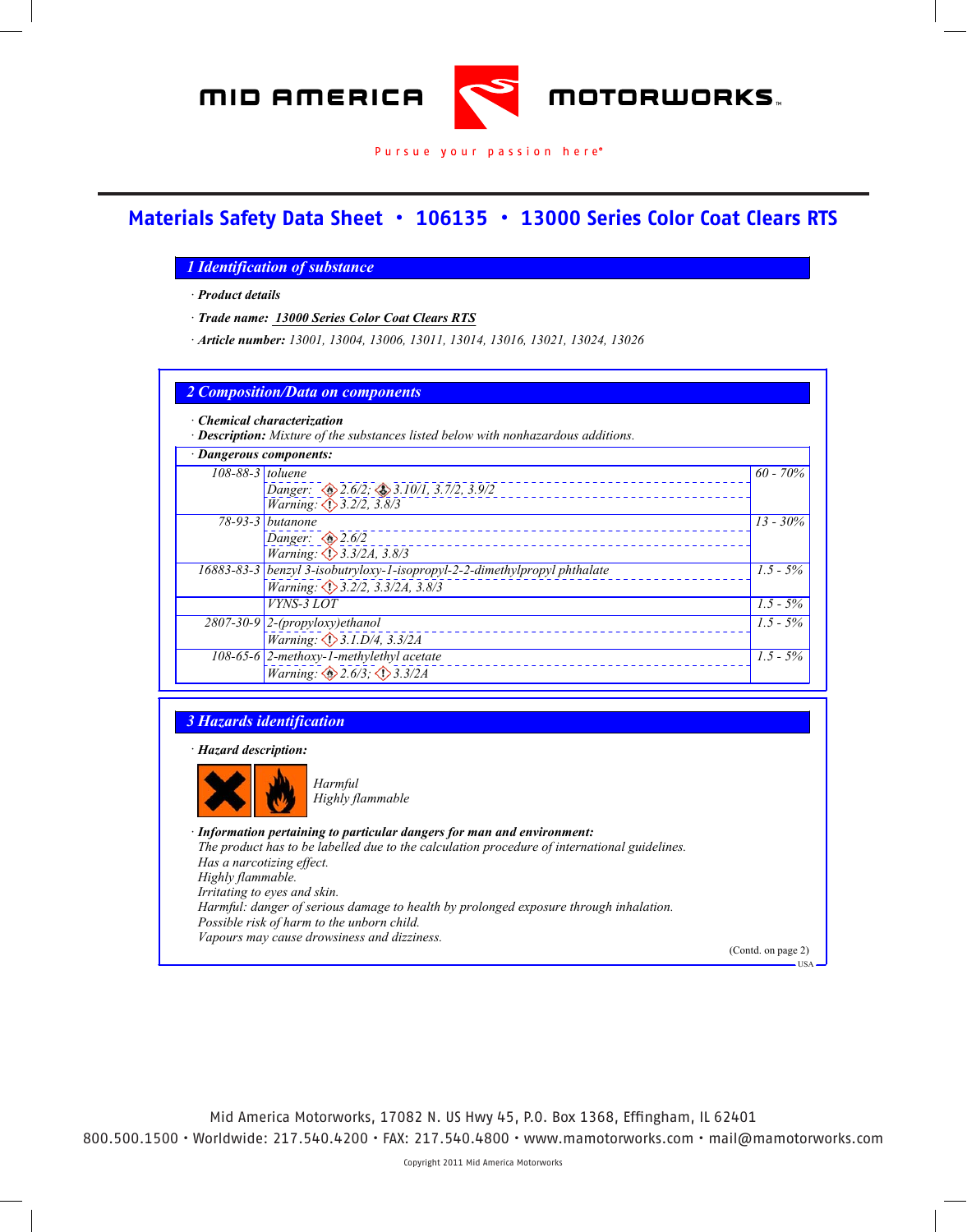(Contd. of page 1)

*· Classification system:*

*The classification was made according to the latest editions of international substances lists, and expanded upon from company and literature data.*

*· NFPA ratings (scale 0 - 4)*



*· HMIS-ratings (scale 0 - 4)*

| <b>HEALTH</b> | $\boxed{2}$ Health = 2                       |
|---------------|----------------------------------------------|
| <b>FIRE</b>   | $3$ Fire = 3                                 |
|               | REACTIVITY $\boxed{0}$ <i>Reactivity</i> = 0 |

*· GHS label elements*



*2.6/2 - Highly flammable liquid and vapour.*

*Warning*

*3.7/2 - Suspected of damaging fertility or the unborn child. 3.9/2 - May cause damage to organs through prolonged or repeated exposure.*

```
Warning
```
*3.2/2 - Causes skin irritation. 3.3/2A - Causes serious eye irritation. 3.8/3 - May cause drowsiness or dizziness. · Prevention: Obtain special instructions before use. Do not handle until all safety precautions have been read and understood. Keep away from heat/sparks/open flames/hot surfaces. - No smoking. Keep container tightly closed. Ground/bond container and receiving equipment. Use explosion-proof electrical/ventilating/lighting/equipment. Use only non-sparking tools. Take precautionary measures against static discharge. Do not breathe dust/fume/gas/mist/vapours/spray. Avoid breathing dust/fume/gas/mist/vapours/spray. Wash thoroughly after handling. Use only outdoors or in a well-ventilated area. Wear protective gloves/protective clothing/eye protection/face protection. Use personal protective equipment as required. · Response: IF ON SKIN: Wash with plenty of soap and water. IF ON SKIN (or hair): Remove/Take off immediately all contaminated clothing. Rinse skin with water/shower. IF INHALED: Remove victim to fresh air and keep at rest in a position comfortable for breathing. IF IN EYES: Rinse cautiously with water for several minutes. Remove contact lenses, if present and easy to do. Continue rinsing.*

(Contd. on page 3)

USA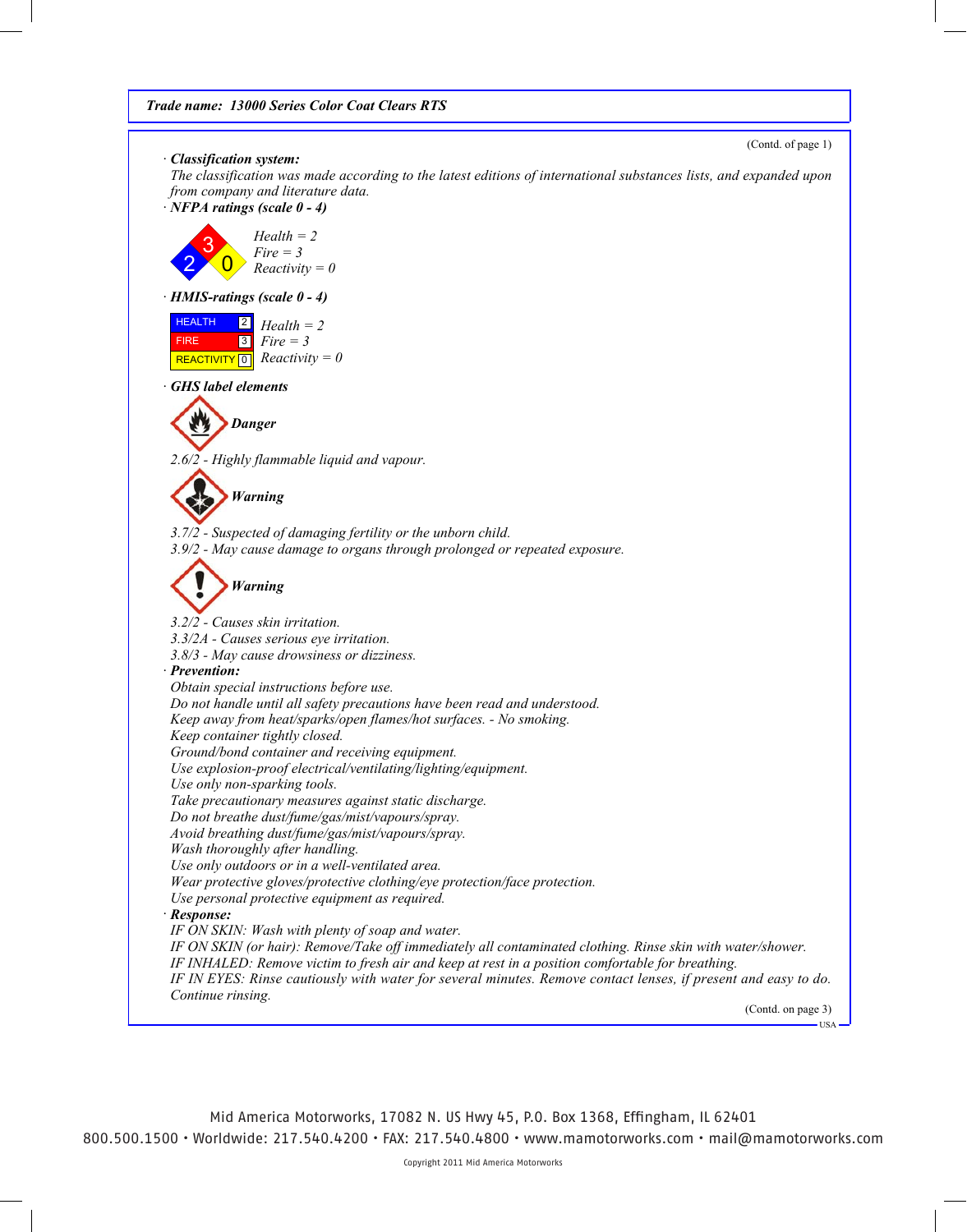*Trade name: 13000 Series Color Coat Clears RTS*

(Contd. of page 2)

*IF exposed or concerned: Get medical advice/attention. Call a POISON CENTER or doctor/physician if you feel unwell. Get medical advice/attention if you feel unwell. Specific treatment (see on this label). If skin irritation occurs: Get medical advice/attention. If eye irritation persists: Get medical advice/attention. Take off contaminated clothing and wash before reuse. In case of fire: Use for extinction: CO2, powder or water spray.*

*· Storage:*

*Store in a well-ventilated place. Keep container tightly closed. Store in a well-ventilated place. Keep cool. Store locked up.*

*· Disposal:*

*Dispose of contents/container in accordance with local/regional/national/international regulations.*

## *4 First aid measures*

*· After inhalation: In case of unconsciousness place patient stably in side position for transportation.*

- *· After skin contact: Immediately wash with water and soap and rinse thoroughly.*
- *· After eye contact:*
- *Rinse opened eye for several minutes under running water. If symptoms persist, consult a doctor.*
- *· After swallowing: If symptoms persist consult doctor.*

### *5 Fire fighting measures*

- *· Suitable extinguishing agents: CO2, sand, extinguishing powder. Do not use water.*
- *· For safety reasons unsuitable extinguishing agents: Water with full jet*
- *· Protective equipment: No special measures required.*

### *6 Accidental release measures*

- *· Person-related safety precautions: Wear protective equipment. Keep unprotected persons away.*
- *· Measures for environmental protection: Do not allow to enter sewers/ surface or ground water.*
- *· Measures for cleaning/collecting:*
- *Absorb with liquid-binding material (sand, diatomite, acid binders, universal binders, sawdust).*
- *Dispose contaminated material as waste according to item 13.*
- *Ensure adequate ventilation.*
- *Do not flush with water or aqueous cleansing agents*

# *7 Handling and storage*

### *· Handling:*

- *· Information for safe handling:*
- *Ensure good ventilation/exhaustion at the workplace.*
- *Prevent formation of aerosols.*
- *· Information about protection against explosions and fires:*
- *Keep ignition sources away Do not smoke.*
- *Protect against electrostatic charges.*

(Contd. on page 4)

USA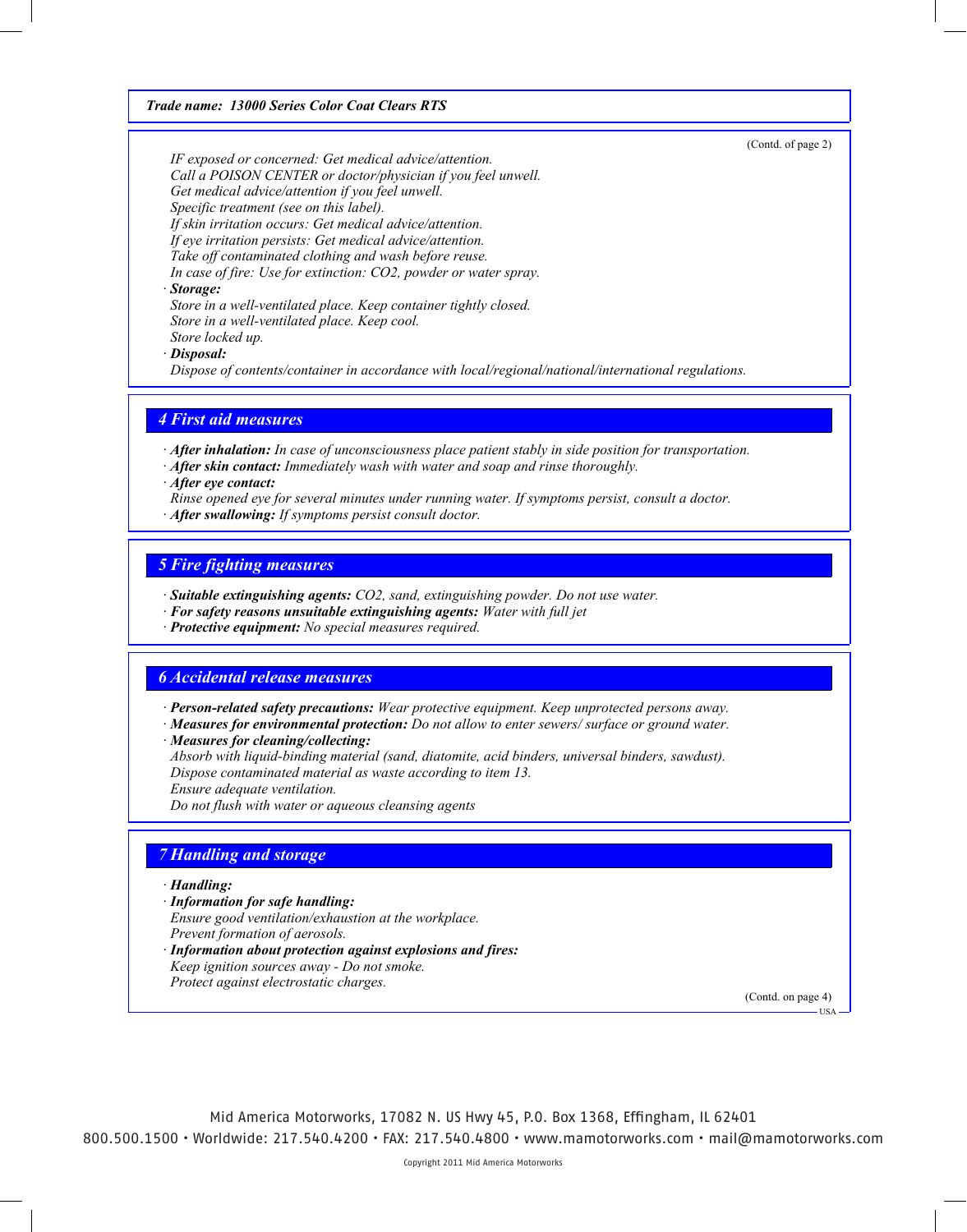(Contd. of page 3)

USA

#### *· Storage:*

*· Requirements to be met by storerooms and receptacles: Store in a cool location.*

*· Information about storage in one common storage facility: Not required.*

*· Further information about storage conditions:*

*Keep receptacle tightly sealed.*

*Store in cool, dry conditions in well sealed receptacles.*

## *8 Exposure controls and personal protection*

*· Additional information about design of technical systems: No further data; see item 7.*

|            | $\cdot$ Additional information about design of technical systems: No further data; see item 7.                                       |  |
|------------|--------------------------------------------------------------------------------------------------------------------------------------|--|
|            | Components with limit values that require monitoring at the workplace:                                                               |  |
|            | 108-88-3 toluene                                                                                                                     |  |
| <b>PEL</b> | Short-term value: $C$ 300; 500* ppm                                                                                                  |  |
|            | Long-term value: 200 ppm                                                                                                             |  |
|            | *10-min peak per 8-hr shift                                                                                                          |  |
| <b>REL</b> | Short-term value: 560 mg/m <sup>3</sup> , 150 ppm                                                                                    |  |
|            | Long-term value: 375 mg/m <sup>3</sup> , 100 ppm                                                                                     |  |
| TLV        | 75 mg/m <sup>3</sup> , 20 ppm                                                                                                        |  |
|            | 78-93-3 butanone                                                                                                                     |  |
| <b>PEL</b> | 590 mg/m <sup>3</sup> , 200 ppm                                                                                                      |  |
| <b>REL</b> | Short-term value: 885 mg/m <sup>3</sup> , 300 ppm                                                                                    |  |
|            | Long-term value: 590 mg/m <sup>3</sup> , 200 ppm                                                                                     |  |
| TLV        | Short-term value: $885$ mg/m <sup>3</sup> , 300 ppm                                                                                  |  |
|            | Long-term value: 590 mg/m <sup>3</sup> , 200 ppm                                                                                     |  |
|            | <b>BEI</b>                                                                                                                           |  |
|            | 108-65-6 2-methoxy-1-methylethyl acetate                                                                                             |  |
|            | $WELL$ 50 ppm                                                                                                                        |  |
|            | Additional information: The lists that were valid during the creation were used as basis.                                            |  |
|            | · Personal protective equipment:                                                                                                     |  |
|            | <b>General protective and hygienic measures:</b>                                                                                     |  |
|            | Keep away from foodstuffs, beverages and feed.                                                                                       |  |
|            | Immediately remove all soiled and contaminated clothing.                                                                             |  |
|            | Wash hands before breaks and at the end of work.                                                                                     |  |
|            | Avoid contact with the eyes and skin.                                                                                                |  |
|            | <b>Breathing equipment:</b>                                                                                                          |  |
|            | In case of brief exposure or low pollution use respiratory filter device. In case of intensive or longer exposure use                |  |
|            | respiratory protective device that is independent of circulating air.                                                                |  |
|            | · Protection of hands:                                                                                                               |  |
|            |                                                                                                                                      |  |
|            | Protective gloves                                                                                                                    |  |
|            |                                                                                                                                      |  |
|            |                                                                                                                                      |  |
|            | The glove material has to be impermeable and resistant to the product/ the substance/ the preparation.                               |  |
|            | Due to missing tests no recommendation to the glove material can be given for the product/ the preparation/ the<br>chemical mixture. |  |
|            | Selection of the glove material on consideration of the penetration times, rates of diffusion and the degradation                    |  |
|            | (Contd. on page 5)                                                                                                                   |  |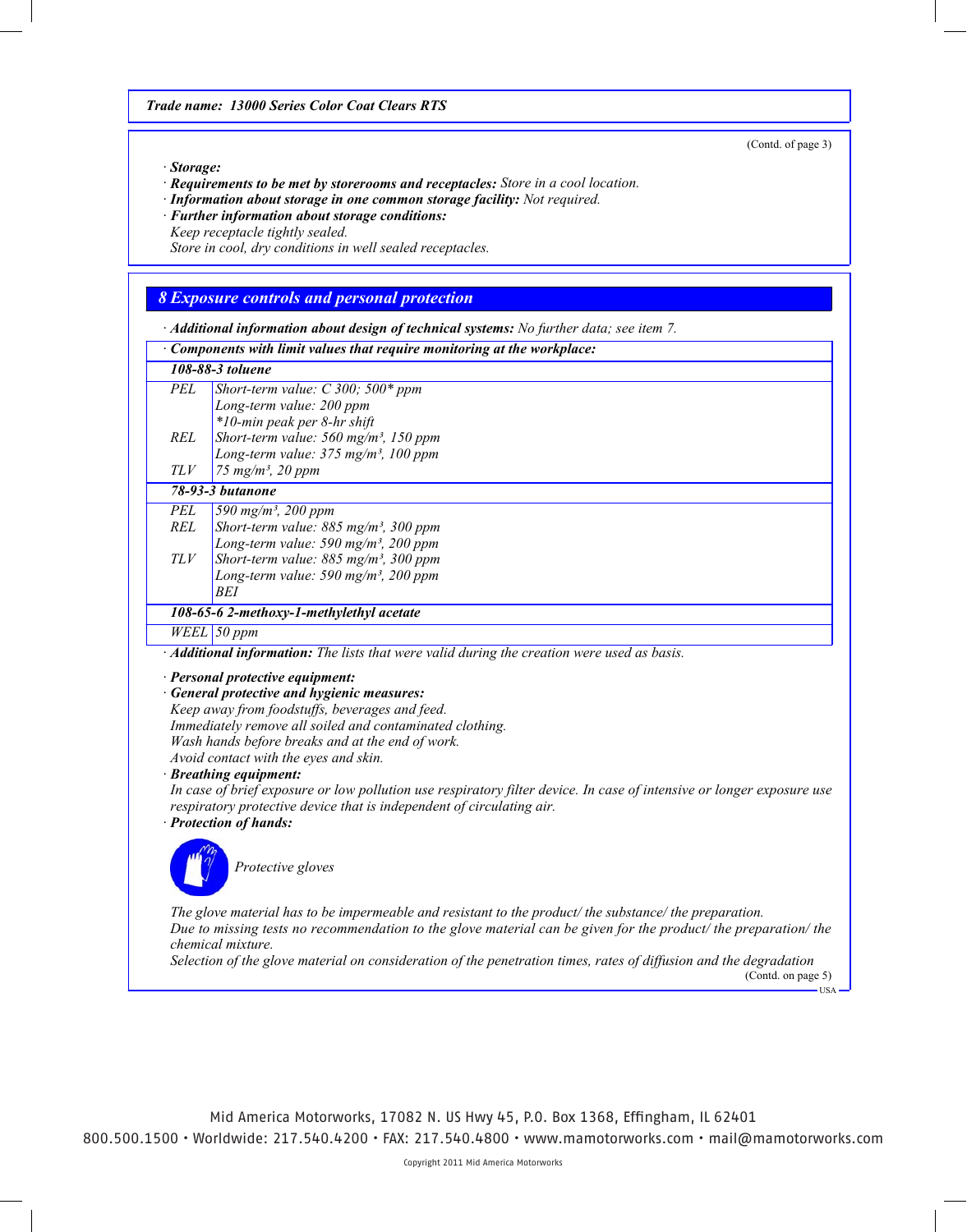### *· Material of gloves*

*The selection of the suitable gloves does not only depend on the material, but also on further marks of quality and varies from manufacturer to manufacturer. As the product is a preparation of several substances, the resistance of the glove material can not be calculated in advance and has therefore to be checked prior to the application.*

*· Penetration time of glove material*

*The exact break trough time has to be found out by the manufacturer of the protective gloves and has to be observed.*

*· Eye protection:*



*Tightly sealed goggles*

| <b>General Information</b>                                             |                                                          |
|------------------------------------------------------------------------|----------------------------------------------------------|
| Form:                                                                  | Liquid                                                   |
| Color:                                                                 | According to product specification                       |
| Odor:                                                                  | Characteristic                                           |
| · Change in condition                                                  |                                                          |
| Melting point/Melting range: Undetermined.                             |                                                          |
| <b>Boiling point/Boiling range:</b>                                    | $79^{\circ}C(174^{\circ}F)$                              |
| · Flash point:                                                         | $-4$ °C (25°F)                                           |
| · Ignition temperature:                                                | $514^{\circ}C(957^{\circ}F)$                             |
| · Auto igniting:                                                       | Product is not selfigniting.                             |
| · Danger of explosion:                                                 | In use, may form flammable/explosive vapour-air mixture. |
| · Explosion limits:                                                    |                                                          |
| Lower:                                                                 | 1.2 Vol $\%$                                             |
| <b>Upper:</b>                                                          | $11.5$ Vol $%$                                           |
| $\cdot$ Vapor pressure at 20°C (68°F): 105 hPa (79 mm Hg)              |                                                          |
| $\cdot$ Density at 20 $\mathrm{^{\circ}C}$ (68 $\mathrm{^{\circ}F}$ ): | $0.89$ g/cm <sup>3</sup>                                 |
| · Solubility in / Miscibility with                                     |                                                          |
| Water:                                                                 | Not miscible or difficult to mix.                        |
| · Solvent content:                                                     |                                                          |
| <b>Organic solvents:</b>                                               | 87.4%                                                    |
| <b>VOC</b> content:                                                    | 87.4%                                                    |
|                                                                        | $774.0$ g/l / 6.46 lb/gl                                 |
| · Solids content:                                                      | 12.5%                                                    |

### *10 Stability and reactivity*

*· Thermal decomposition / conditions to be avoided: No decomposition if used according to specifications. · Dangerous reactions No dangerous reactions known.*

(Contd. on page 6)

USA

(Contd. of page 4)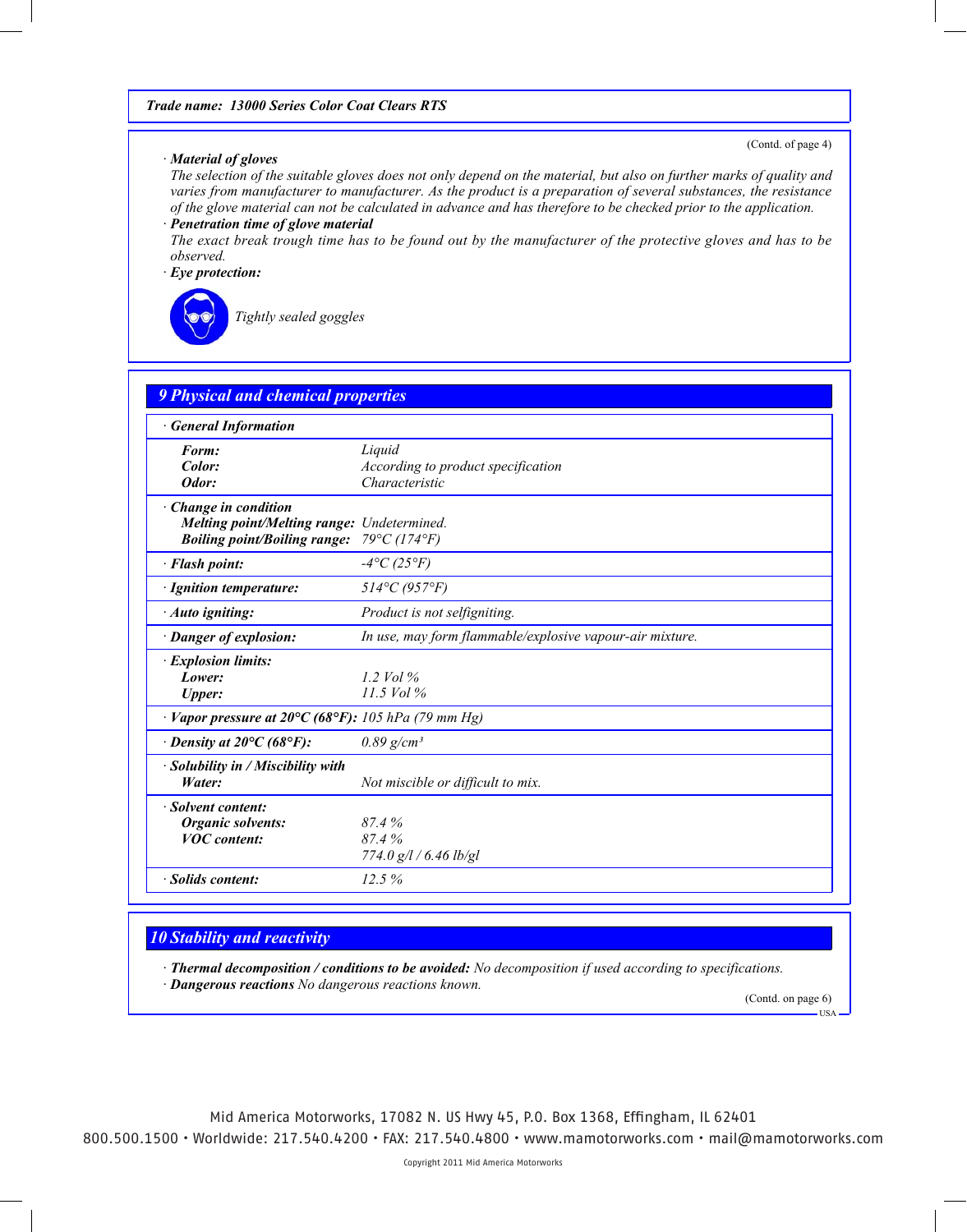*· Dangerous products of decomposition: No dangerous decomposition products known.*

(Contd. of page 5)

| $\cdot$ Acute toxicity: |      |                                                              |
|-------------------------|------|--------------------------------------------------------------|
|                         |      | $\cdot$ LD/LC50 values that are relevant for classification: |
| 108-88-3 toluene        |      |                                                              |
| Oral                    | LD50 | $5000$ mg/kg (rat)                                           |
| Dermal                  | LD50 | $12124$ mg/kg (rabbit)                                       |
|                         |      | Inhalative $LC50/4 h$ 5320 mg/l (mouse)                      |

- *· on the eye: Irritating effect.*
- *· Sensitization: No sensitizing effects known.*
- *· Additional toxicological information:*

*The product shows the following dangers according to internally approved calculation methods for preparations: Irritant*

## *12 Ecological information*

*· General notes:*

*Water hazard class 2 (Self-assessment): hazardous for water*

*Do not allow product to reach ground water, water course or sewage system.*

*Danger to drinking water if even small quantities leak into the ground.*

### *13 Disposal considerations*

*· Product:*

*· Recommendation:*

*Must not be disposed of together with household garbage. Do not allow product to reach sewage system.*

*· Uncleaned packagings:*

*· Recommendation: Disposal must be made according to official regulations.*

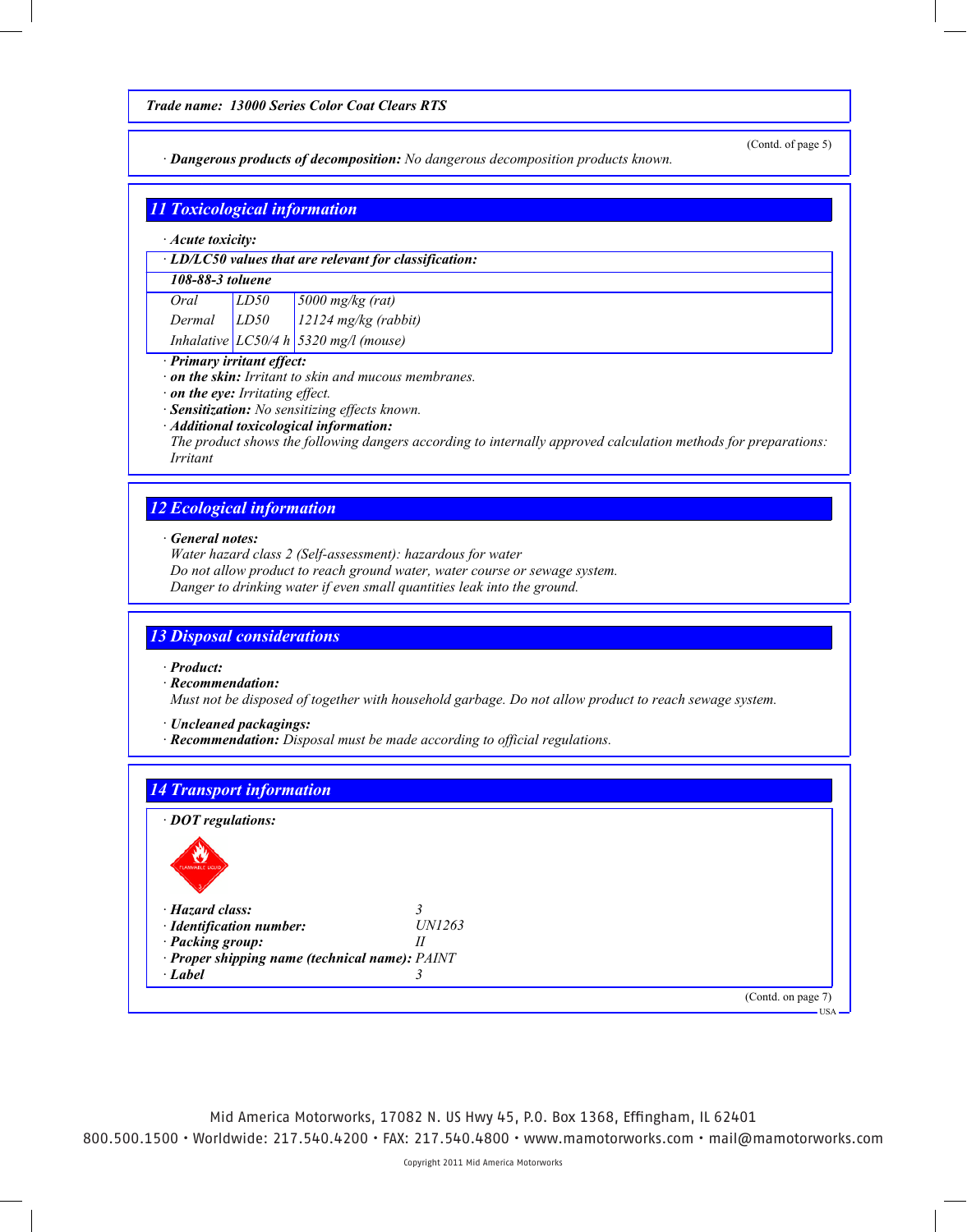*Trade name: 13000 Series Color Coat Clears RTS*

|                                                     |                                    | (Contd. of page 6) |
|-----------------------------------------------------|------------------------------------|--------------------|
| · Remarks                                           | ORM-D 49CFR 173.150,156,or306      |                    |
| · Land transport TDG (Canada) and ADR/RID (Europe): |                                    |                    |
|                                                     |                                    |                    |
|                                                     |                                    |                    |
|                                                     |                                    |                    |
| · Hazard class:                                     | 3 Flammable liquids                |                    |
| $\cdot$ UN-Number:                                  | 1263                               |                    |
| · Packaging group:                                  | $I\!I$                             |                    |
| $\cdot$ Label:                                      | 3                                  |                    |
| · Description of goods:                             | 1263 PAINT, special provision 640D |                    |
| · Maritime transport IMDG:                          |                                    |                    |
|                                                     |                                    |                    |
|                                                     |                                    |                    |
|                                                     |                                    |                    |
|                                                     |                                    |                    |
| · IMDG Class:                                       | 3                                  |                    |
| · UN Number:<br>$\cdot$ Label                       | 1263<br>$\mathfrak{Z}$             |                    |
| · Packaging group:                                  | $I\!I$                             |                    |
| · EMS Number:                                       | $F-E,S-E$                          |                    |
| $\cdot$ Marine pollutant:                           | N <sub>o</sub>                     |                    |
| · Propper shipping name:                            | <b>PAINT</b>                       |                    |
|                                                     |                                    |                    |
| · Air transport ICAO-TI and IATA-DGR:               |                                    |                    |
|                                                     |                                    |                    |
|                                                     |                                    |                    |
|                                                     |                                    |                    |
|                                                     |                                    |                    |
| · ICAO/IATA Class:<br>· UN/ID Number:               | $\mathfrak{Z}$<br>1263             |                    |
| $\cdot$ Label                                       | $\mathfrak{Z}$                     |                    |
| · Packaging group:                                  | $I\!I$                             |                    |
| · Propper shipping name:                            | <b>PAINT</b>                       |                    |
| · UN "Model Regulation": UN1263, PAINT, 3, II       |                                    |                    |
|                                                     |                                    |                    |
| <b>15 Regulations</b>                               |                                    |                    |
|                                                     |                                    |                    |
| · Sara                                              |                                    |                    |
| · Section 355 (extremely hazardous substances):     |                                    |                    |
| None of the ingredient is listed.                   |                                    |                    |
| · Section 313 (Specific toxic chemical listings):   |                                    |                    |
| 108-88-3 toluene                                    |                                    |                    |
| 78-93-3 <i>butanone</i>                             |                                    |                    |
|                                                     |                                    |                    |
| $71-36-3$ butan-1-ol                                |                                    |                    |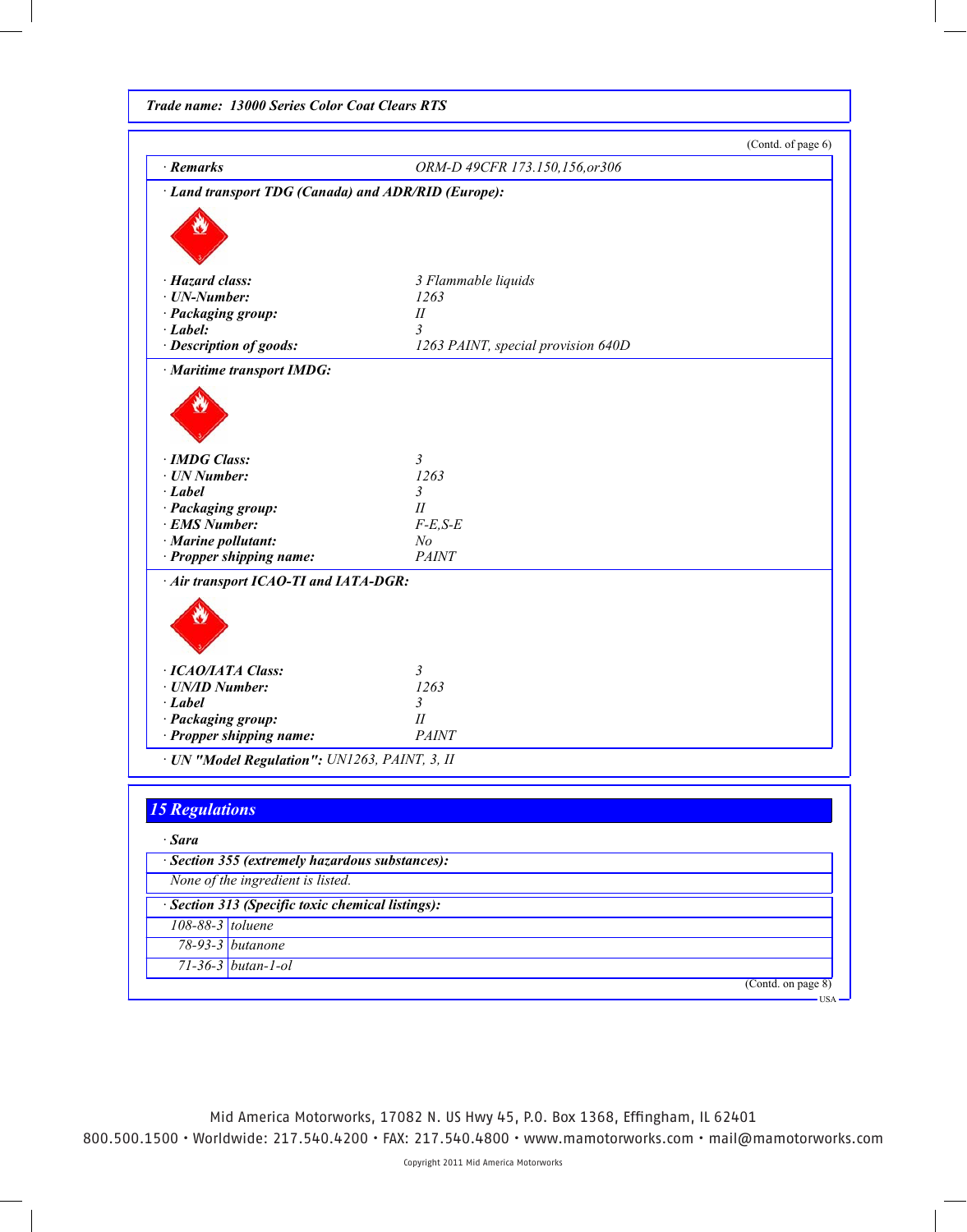*Trade name: 13000 Series Color Coat Clears RTS*

(Contd. of page 7)

| · TSCA (Toxic Substances Control Act):                                                                                                     |                                     |  |  |
|--------------------------------------------------------------------------------------------------------------------------------------------|-------------------------------------|--|--|
| 108-88-3 toluene                                                                                                                           |                                     |  |  |
| 78-93-3 butanone                                                                                                                           |                                     |  |  |
| 16883-83-3 benzyl 3-isobutryloxy-1-isopropyl-2-2-dimethylpropyl phthalate                                                                  |                                     |  |  |
| <b>VYNS-3 LOT</b>                                                                                                                          |                                     |  |  |
| $2807-30-9$ 2-(propyloxy)ethanol                                                                                                           |                                     |  |  |
| 108-65-6 2-methoxy-1-methylethyl acetate                                                                                                   |                                     |  |  |
| $71-36-3$ butan-1-ol                                                                                                                       |                                     |  |  |
| · Proposition 65                                                                                                                           |                                     |  |  |
| Chemicals known to cause cancer:                                                                                                           |                                     |  |  |
| None of the ingredients is listed.                                                                                                         |                                     |  |  |
| · Chemicals known to cause reproductive toxicity for females:                                                                              |                                     |  |  |
| None of the ingredients is listed.                                                                                                         |                                     |  |  |
| · Chemicals known to cause reproductive toxicity for males:                                                                                |                                     |  |  |
| None of the ingredients is listed.                                                                                                         |                                     |  |  |
| · Chemicals known to cause developmental toxicity:                                                                                         |                                     |  |  |
| $108-88-3$ toluene                                                                                                                         |                                     |  |  |
| · Cancerogenity categories                                                                                                                 |                                     |  |  |
| · EPA (Environmental Protection Agency)                                                                                                    |                                     |  |  |
| 108-88-3 toluene                                                                                                                           | $I\!I$                              |  |  |
| 78-93-3 butanone                                                                                                                           | 1                                   |  |  |
| $71 - 36 - 3$ butan-1-ol                                                                                                                   | D                                   |  |  |
| · IARC (International Agency for Research on Cancer)                                                                                       |                                     |  |  |
| 108-88-3 toluene<br>3                                                                                                                      |                                     |  |  |
| <b>BENTONITE</b>                                                                                                                           | suspected carcinogen <2% 14808-60-7 |  |  |
| · NTP (National Toxicology Program)                                                                                                        |                                     |  |  |
| None of the ingredients is listed.                                                                                                         |                                     |  |  |
| · TLV (Threshold Limit Value established by ACGIH)                                                                                         |                                     |  |  |
| 108-88-3 toluene                                                                                                                           | A4                                  |  |  |
| · NIOSH-Ca (National Institute for Occupational Safety and Health)                                                                         |                                     |  |  |
| None of the ingredients is listed.                                                                                                         |                                     |  |  |
|                                                                                                                                            |                                     |  |  |
| · OSHA-Ca (Occupational Safety & Health Administration)<br>None of the ingredients is listed.                                              |                                     |  |  |
|                                                                                                                                            |                                     |  |  |
| · Product related hazard informations:<br>The product has been classified and marked in accordance with directives on hazardous materials. |                                     |  |  |
| · Hazard symbols:<br>Harmful                                                                                                               |                                     |  |  |
| Highly flammable                                                                                                                           |                                     |  |  |
| · Hazard-determining components of labelling:<br>toluene                                                                                   |                                     |  |  |
| · Risk phrases:                                                                                                                            |                                     |  |  |
| Highly flammable.                                                                                                                          |                                     |  |  |
|                                                                                                                                            | (Contd. on page 9)<br>$USA -$       |  |  |

Mid America Motorworks, 17082 N. US Hwy 45, P.O. Box 1368, Effingham, IL 62401

800.500.1500 • Worldwide: 217.540.4200 • FAX: 217.540.4800 • www.mamotorworks.com • mail@mamotorworks.com